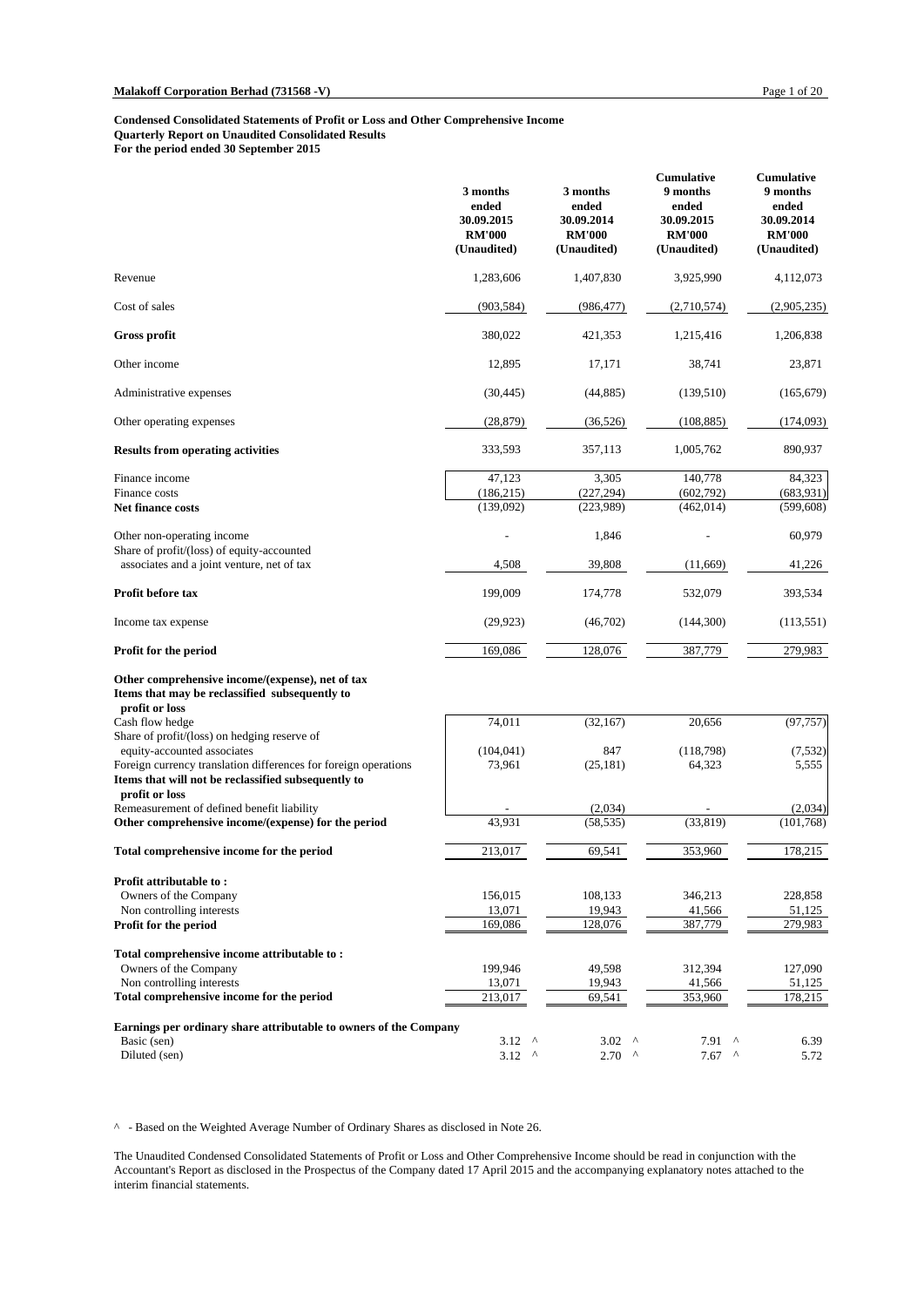#### **Condensed Consolidated Statements of Financial Position**

**As at 30 September 2015**

|                                                                                    | As at<br>30.9.2015<br><b>RM'000</b><br>(Unaudited) | As at<br>31.12.2014<br><b>RM'000</b> |
|------------------------------------------------------------------------------------|----------------------------------------------------|--------------------------------------|
| <b>Non-current assets</b>                                                          |                                                    |                                      |
| Property, plant and equipment                                                      | 14,717,378                                         | 14,323,952                           |
| Intangible assets                                                                  | 4,336,277                                          | 4,704,227                            |
| Prepaid lease payments                                                             | 67,074                                             | 70,331                               |
| Investment in associates                                                           | 1,128,185                                          | 1,203,319                            |
| Investment in an equity accounted joint venture                                    | 56,441                                             | 57,885                               |
| Finance lease receivables                                                          | 2,161,636                                          | 1,990,974                            |
| Derivative financial assets                                                        | 548,620                                            | 99,147                               |
| Other receivables                                                                  | 105,676                                            | 114,793                              |
| Deferred tax assets                                                                | 805,648                                            | 779,849                              |
| <b>Total non-current assets</b>                                                    | 23,926,935                                         | 23,344,477                           |
| <b>Current assets</b>                                                              |                                                    |                                      |
| Trade and other receivables                                                        | 1,812,336                                          | 1,304,283                            |
| Inventories                                                                        | 631,605                                            | 518,434                              |
| Current tax assets                                                                 | 245,740                                            | 272,469                              |
| Other investments                                                                  | 232,784                                            | 321,509                              |
| Cash and cash equivalents                                                          | 3,657,994                                          | 3,574,900                            |
| <b>Total current assets</b>                                                        | 6,580,459                                          | 5,991,595                            |
| <b>Total assets</b>                                                                | 30,507,394                                         | 29,336,072                           |
| <b>Equity</b>                                                                      |                                                    |                                      |
| Share capital                                                                      | 500,000                                            | 355,523                              |
| Share premium                                                                      | 5,195,254                                          | 3,575,837                            |
| Reserves                                                                           | 27,455                                             | 61,274                               |
| Retained profits/(Accumulated losses)                                              | 67,228                                             | (28,985)                             |
| Equity attributable to owners of the Company                                       | 5,789,937                                          | 3,963,649                            |
| Non controlling interests                                                          | 217,033                                            | 212,967                              |
| <b>Total equity</b>                                                                | 6,006,970                                          | 4,176,616                            |
| <b>Non-current liabilities</b>                                                     |                                                    |                                      |
| Loan and borrowings                                                                | 16,926,449                                         | 17,493,217                           |
| Employee benefits                                                                  | 80,495                                             | 74,907                               |
| Deferred income                                                                    | 2,929,746                                          | 2,811,196                            |
| Deferred tax liabilities                                                           | 2,713,007                                          | 2,721,062                            |
| Derivative financial liabilities                                                   | 147,476                                            | 167,338                              |
| <b>Total non-current liabilities</b>                                               | 22,797,173                                         | 23, 267, 720                         |
| <b>Current liabilities</b>                                                         |                                                    |                                      |
| Trade and other payables                                                           | 871,488                                            | 975,514                              |
| Current tax liabilities                                                            | 7,376                                              | 23,872                               |
| Loans and borrowings                                                               | 658,150                                            | 734,262                              |
| Deferred income                                                                    | 138,374                                            | 130,384                              |
| Derivative financial liabilities                                                   | 27,863                                             | 27,704                               |
| <b>Total current liabilities</b>                                                   | 1,703,251                                          | 1,891,736                            |
| <b>Total liabilities</b>                                                           | 24,500,424                                         | 25,159,456                           |
| <b>Total equity and liabilities</b>                                                | 30,507,394                                         | 29,336,072                           |
| Net assets per share attributable to<br>ordinary equity holders of the parent (RM) | 1.16                                               | 11.28                                |

The Unaudited Condensed Consolidated Statements of Financial Position should be read in conjunction with the Accountant's Report as disclosed in the Prospectus of the Company dated 17 April 2015 and the accompanying explanatory notes attached to the interim financial statements.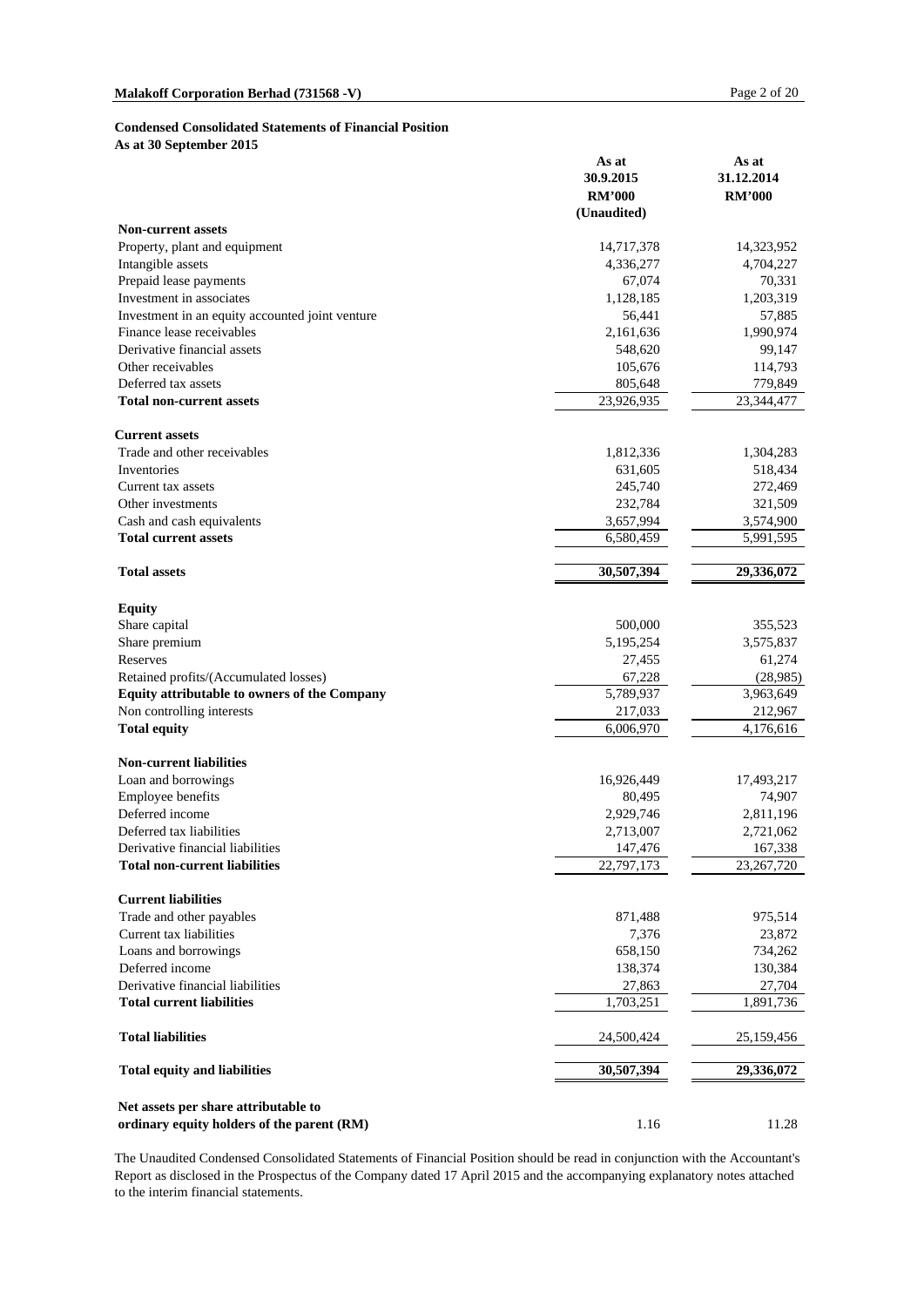#### **Malakoff Corporation Berhad (731568 -V)** Page 3 of 20

#### **Condensed Consolidated Statement of Changes in Equity For the period ended 30 September 2015**

|                                                                                                                                                       | Share capital             |                             | <b>Share premium</b>                |                             |                                        | <b>Reserves</b>                     |                                 |                                                                       |                               |                                               |                                                |
|-------------------------------------------------------------------------------------------------------------------------------------------------------|---------------------------|-----------------------------|-------------------------------------|-----------------------------|----------------------------------------|-------------------------------------|---------------------------------|-----------------------------------------------------------------------|-------------------------------|-----------------------------------------------|------------------------------------------------|
|                                                                                                                                                       | Ordinary<br><b>RM'000</b> | Preference<br><b>RM'000</b> | Ordinary<br><b>RM'000</b>           | Preference<br><b>RM'000</b> | Capital<br>Redemption<br><b>RM'000</b> | <b>Translation</b><br><b>RM'000</b> | <b>Hedging</b><br><b>RM'000</b> | <b>Retained Profits /</b><br>(Accumulated<br>Losses)<br><b>RM'000</b> | <b>Total</b><br><b>RM'000</b> | Non-controlling<br>interests<br><b>RM'000</b> | <b>Total</b><br><b>Equity</b><br><b>RM'000</b> |
| At 1 January 2015                                                                                                                                     | 351,344                   | 4,179                       | 3,162,096                           | 413,741                     | 840                                    | (14, 944)                           | 75,378                          | (28,985)                                                              | 3,963,649                     | 212,967                                       | 4,176,616                                      |
| Foreign currency translation<br>differences for foreign operations<br>Cash flow hedge<br>Share of loss on hedging reserves attributable to associates |                           |                             |                                     |                             |                                        | 64,323<br>$\sim$                    | 20,656<br>(118,798)             | $\sim$<br>$\sim$                                                      | 64,323<br>20,656<br>(118,798) | $\sim$<br>$\sim$                              | 64,323<br>20,656<br>(118,798)                  |
| Other comprehensive income for the period<br>Profit for the period                                                                                    |                           |                             |                                     |                             | $\sim$                                 | 64,323                              | (98, 142)                       | $\sim$<br>346,213                                                     | (33,819)<br>346,213           | $\sim$<br>41,566                              | (33, 819)<br>387,779                           |
| Comprehensive income/(expense) for the period                                                                                                         |                           |                             |                                     |                             |                                        | 64,323                              | (98, 142)                       | 346,213                                                               | 312,394                       | 41,566                                        | 353,960                                        |
| Issuance of shares pursuant to:<br>- Preference shares issue<br>- Preference shares conversion                                                        | $\sim$<br>41,792          | 37,613<br>(41,792)          | $\overline{\phantom{a}}$<br>376,128 | (37, 613)<br>(376, 128)     |                                        |                                     |                                 |                                                                       |                               |                                               |                                                |
| - Bonus issue                                                                                                                                         | 6,864                     | $\sim$                      | (6,864)                             |                             |                                        |                                     |                                 |                                                                       |                               |                                               |                                                |
| - Ordinary shares issue<br>- Share issue expenses                                                                                                     | 100,000                   |                             | 1,700,000<br>(36, 106)              |                             |                                        |                                     |                                 | $\sim$                                                                | 1,800,000<br>(36,106)         | $\overline{\phantom{a}}$                      | 1,800,000<br>(36, 106)                         |
| Dividends to owners of the Company<br>Dividends to non controlling interests                                                                          |                           |                             |                                     |                             |                                        |                                     |                                 | (250,000)                                                             | (250,000)<br>×.               | $\overline{\phantom{a}}$<br>(37,500)          | (250,000)<br>(37,500)                          |
| Total transactions with owners                                                                                                                        | 148,656                   | (4,179)                     | 2,033,158                           | (413,741)                   | $\sim$                                 |                                     | $\sim$                          | (250,000)                                                             | 1,513,894                     | (37,500)                                      | 1,476,394                                      |
| At 30 September 2015                                                                                                                                  | 500,000                   | $\sim$                      | 5,195,254                           | $\sim$                      | 840                                    | 49,379                              | (22,764)                        | 67,228                                                                | 5,789,937                     | 217,033                                       | 6,006,970                                      |
| At 1 January 2014                                                                                                                                     | 351,344                   | 4,179                       | 3,162,096                           | 413,741                     | 840                                    | (20, 110)                           | 176,081                         | (172, 447)                                                            | 3,915,724                     | 223,422                                       | 4,139,146                                      |
| Foreign currency translation<br>differences for foreign operations                                                                                    |                           |                             |                                     |                             |                                        | 5,555                               | $\sim$                          |                                                                       | 5,555                         |                                               | 5,555                                          |
| Cash flow hedge                                                                                                                                       |                           |                             |                                     |                             |                                        | $\sim$                              | (97, 757)                       | $\sim$                                                                | (97, 757)                     | $\sim$                                        | (97, 757)                                      |
| Share of loss on hedging reserves attributable to associates<br>Remeasurement of defined benefit liability                                            |                           |                             |                                     |                             |                                        | $\sim$                              | (7,532)                         | $\sim$<br>(2,034)                                                     | (7,532)<br>(2,034)            | $\overline{\phantom{a}}$                      | (7, 532)<br>(2,034)                            |
| Other comprehensive income/(expense) for the period                                                                                                   | $\sim$                    |                             |                                     |                             |                                        | 5,555                               | (105, 289)                      | (2,034)                                                               | (101, 768)                    | ×.                                            | (101, 768)                                     |
| Profit for the period                                                                                                                                 | $\sim$                    |                             | $\sim$                              |                             |                                        | $\sim$                              | $\sim$                          | 228,858                                                               | 228,858                       | 51,125                                        | 279,983                                        |
| Comprehensive income/(expense) for the period                                                                                                         |                           |                             |                                     |                             |                                        | 5,555                               | (105, 289)                      | 226,824                                                               | 127,090                       | 51,125                                        | 178,215                                        |
| Dividends to owners of the Company                                                                                                                    |                           |                             | $\sim$                              |                             | $\overline{\phantom{a}}$               | $\sim$                              | ×.                              | (198, 500)                                                            | (198,500)                     | (59,250)                                      | (198, 500)<br>(59,250)                         |
| Dividends to non controlling interests<br>Total distribution to owners                                                                                |                           | $\sim$                      | $\sim$                              |                             | ×                                      | $\sim$                              | ×.                              | (198, 500)                                                            | (198, 500)                    | (59,250)                                      | (257,750)                                      |
| At 30 September 2014                                                                                                                                  | 351,344                   | 4,179                       | 3,162,096                           | 413,741                     | 840                                    | (14, 555)                           | 70,792                          | (144, 123)                                                            | 3,844,314                     | 215,297                                       | 4,059,611                                      |
|                                                                                                                                                       |                           |                             |                                     |                             |                                        |                                     |                                 |                                                                       |                               |                                               |                                                |

The Unaudited Condensed Consolidated Statements of Changes in Equity should be read in conjunction with the Accountan's Report as disclosed in the Prospectus of the Company dated 17 April 2015 and the accompanying explanat financial statements.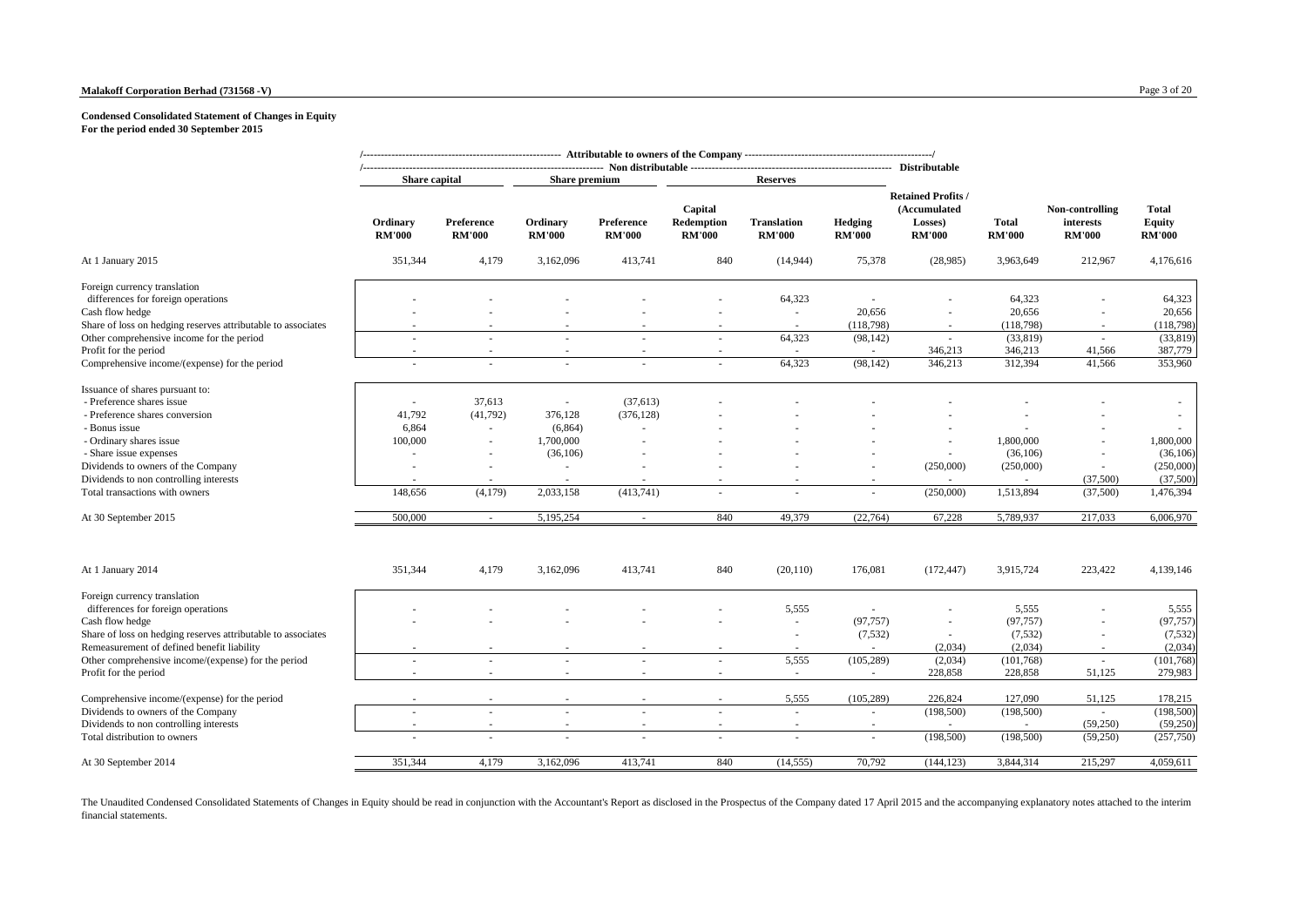#### **Condensed Consolidated Statements of Cash Flows For the period ended 30 September 2015**

|                                                                                       | 9 months<br>ended<br>30.9.2015<br><b>RM'000</b> | 9 months<br>ended<br>30.9.2014<br><b>RM'000</b> |
|---------------------------------------------------------------------------------------|-------------------------------------------------|-------------------------------------------------|
|                                                                                       | (Unaudited)                                     |                                                 |
| <b>Cash flows from operating activities</b>                                           |                                                 |                                                 |
| Profit before tax                                                                     | 532,079                                         | 393,534                                         |
| <b>Adjustments for :</b>                                                              |                                                 |                                                 |
| Impairment loss on trade receivables                                                  | 7,679                                           | 34,860                                          |
| Amortisation of prepaid lease payments                                                | 3,257                                           | 3,257                                           |
| Amortisation of intangible assets                                                     | 400,626                                         | 378,731                                         |
| Amortisation of transaction costs of hedging instruments                              | 9,085                                           | 9,085                                           |
| Depreciation of property, plant and equipment                                         | 449,392                                         | 409,953                                         |
| Finance costs                                                                         | 602,792                                         | 683,931                                         |
| Finance income                                                                        | (140,778)                                       | (84, 323)                                       |
| (Gain)/loss arising from change in fair value of derivative financial instruments     | (8,527)                                         | 2,437                                           |
| Property, plant and equipment written off                                             | 73,168                                          | 20,092                                          |
| Expenses related to retirement benefit plans                                          | 7,230                                           | 8,671                                           |
| Reversal of impairment loss on trade receivables                                      | (2,942)                                         |                                                 |
| Share of loss/(profit) of equity-accounted associates and a joint venture, net of tax | 11,669<br>1,944,730                             | (41,226)<br>1,819,002                           |
| Changes in:                                                                           |                                                 |                                                 |
| Inventories                                                                           | (113, 171)                                      | 42,062                                          |
| Trade and other payables                                                              | 676,757                                         | (267, 785)                                      |
| Trade and other receivables                                                           | (1,240,343)                                     | (311,082)                                       |
| Deferred income                                                                       | 126,540                                         | 203,898                                         |
| Employee benefits                                                                     | (1,642)                                         | (503)                                           |
| <b>Cash generated from operations</b>                                                 | 1,392,871                                       | 1,485,592                                       |
| Income taxes paid                                                                     | (173, 921)                                      | (106, 924)                                      |
| Net cash from operating activities                                                    | 1,218,950                                       | 1,378,668                                       |
|                                                                                       |                                                 |                                                 |
| <b>Cash flows from investing activities</b>                                           |                                                 |                                                 |
| Acquisition of property, plant and equipment                                          | (915, 986)                                      | (1, 384, 190)                                   |
| Dividend received from associates                                                     | 22,245                                          | 12,168                                          |
| Decrease/(Increase) in other investments                                              | 88,725                                          | (86, 129)                                       |
| Interest received<br>Increase in investment in associates                             | 89,393                                          | 74,884                                          |
| Proceeds from redemption on unquoted loan stocks                                      | (45, 852)                                       | 400                                             |
| Redemption of unsecured loan stocks                                                   | 15,200<br>(21, 747)                             | (44, 520)                                       |
| Acquisition of subsidiaries, net of cash and cash equivalents acquired                |                                                 |                                                 |
| Net cash used in investing activities                                                 | (768, 022)                                      | (153, 541)<br>(1,580,928)                       |
|                                                                                       |                                                 |                                                 |
| <b>Cash flows from financing activities</b>                                           |                                                 |                                                 |
| Dividends paid to the owners of the Company                                           | (250,000)                                       | (198, 500)                                      |
| Dividends paid to non controlling interests                                           | (37,500)                                        | (59,250)                                        |
| Interest paid                                                                         | (534, 599)                                      | (634, 016)                                      |
| Issue of shares                                                                       | 1,800,000                                       |                                                 |
| Payment of listing expenses<br>Proceeds from borrowings                               | (36,106)                                        |                                                 |
| Repayment of borrowings                                                               | 774,013                                         | 1,389,923                                       |
| Net cash (used in)/from financing activities                                          | (2,083,642)<br>(367, 834)                       | (307, 359)<br>190,798                           |
|                                                                                       |                                                 |                                                 |
| Net increase/(decrease) in cash and cash equivalents                                  | 83,094                                          | (11, 462)                                       |
| Cash and cash equivalents at beginning of the period                                  | 3,574,900                                       | 2,375,783                                       |
| Cash and cash equivalents at end of the period                                        | 3,657,994                                       | 2,364,321                                       |
| Cash and cash equivalents comprise :                                                  |                                                 |                                                 |
| Cash and bank balances                                                                | 697,032                                         | 439,131                                         |
| Deposits with licensed financial institutions                                         | 3,193,746                                       | 3,177,273                                       |
|                                                                                       | 3,890,778                                       | 3,616,404                                       |
| Less: Other investments                                                               | (232, 784)                                      | (1,252,083)                                     |
|                                                                                       | 3,657,994                                       | 2,364,321                                       |

The Unaudited Condensed Consolidated Statements of Cash Flows should be read in conjunction with the Accountant's Report as disclosed in the Prospectus of the Company dated 17 April 2015 and the accompanying explanatory notes attached to the interim financial statements.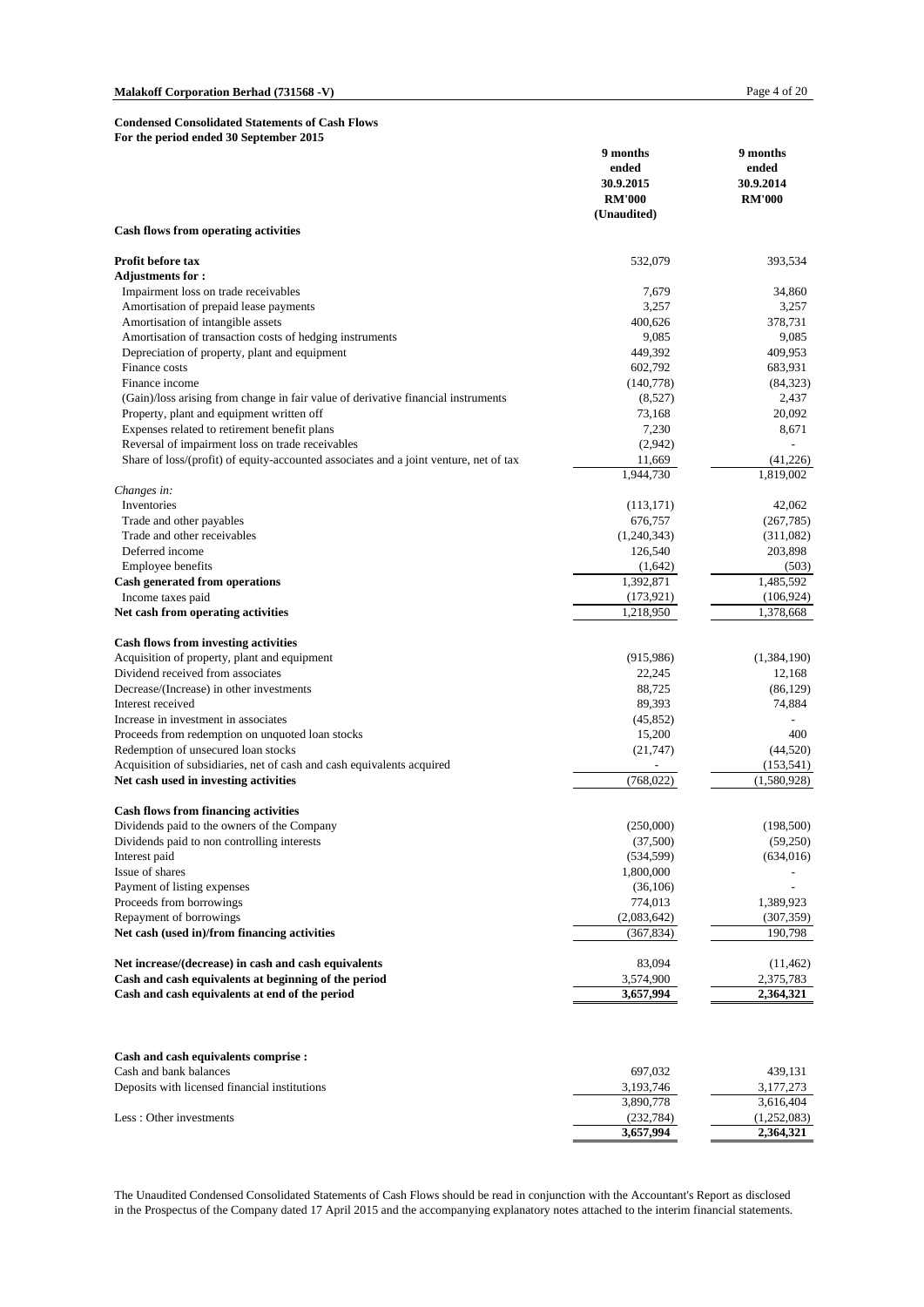# **Notes to the interim financial statements**

### **1. Basis of preparation**

The interim financial statements are unaudited and have been prepared in accordance with Malaysian Financial Reporting Standards ("MFRSs") 134, Interim Financial Reporting and Appendix 9B (Part A) of the Listing Requirements of Bursa Malaysia Securities Berhad. The interim financial statements should be read in conjunction with the Accountants' Report as disclosed in the Prospectus of the Company dated 17 April 2015 and the accompanying explanatory notes attached to the interim financial statements.

The Accountants' Report of the Group was prepared in accordance with MFRSs and International Financial Reporting Standards.

The significant accounting policies adopted in these interim financial statements are consistent with those adopted in the Accountants' Report, except the Group adopted the following MFRSs, Interpretations and Amendments to MFRSs effective for annual periods beginning on or after 1 July 2014 as follows:

- Amendments to MFRS 1, *First-time Adoption of Malaysian Financial Reporting Standards (Annual Improvements 2011-2013 Cycle)*
- Amendments to MFRS 2, *Share-based Payment (Annual Improvements 2010-2012 Cycle)*
- Amendments to MFRS 3, *Business Combinations (Annual Improvements 2010-2012 Cycle and 2011-2013 Cycle)*
- Amendments to MFRS 8, *Operating Segments (Annual Improvements 2010-2012 Cycle)*
- Amendments to MFRS 13, *Fair Value Measurement (Annual Improvements 2010- 2012 Cycle and 2011-2013 Cycle)*
- Amendments to MFRS 116, *Property, Plant and Equipment (Annual Improvements 2010-2012 Cycle)*
- Amendments to MFRS 119, *Employee Benefits – Defined Benefit Plans: Employee Contributions*
- Amendments to MFRS 124, *Related Party Disclosures (Annual Improvements 2010- 2012 Cycle)*
- Amendments to MFRS 138, *Intangible Assets (Annual Improvements 2010-2012 Cycle)*
- Amendments to MFRS 140, *Investment Property (Annual Improvements 2011-2013 Cycle)*

The adoption of the above did not have any material impact on the financial statements of the Group.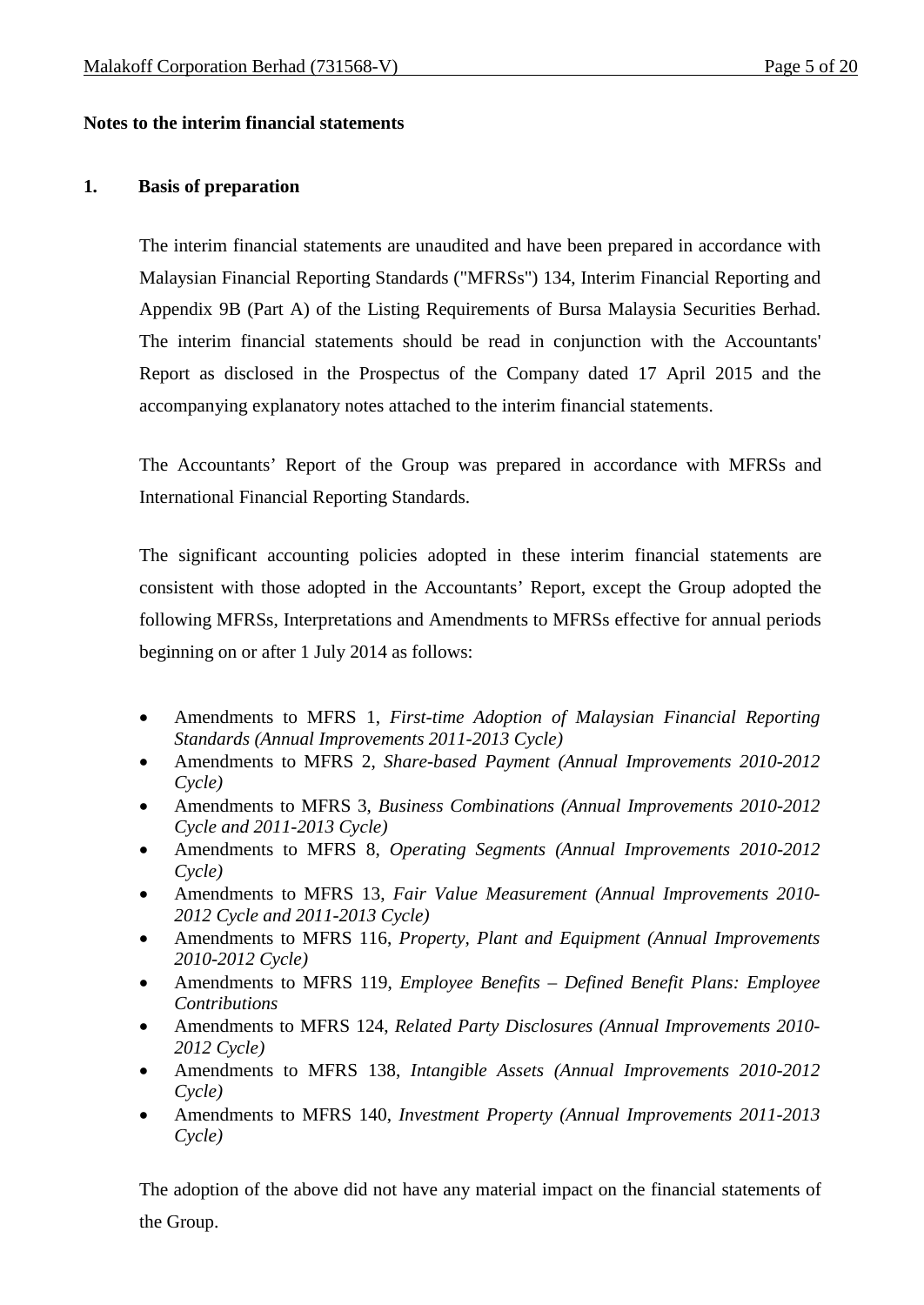# **2. Audit qualification**

The report of the auditors on the Group's financial statements for the financial year ended 31 December 2014 was not subject to any qualification.

### **3. Seasonal or cyclical factors**

The Group's operations have not been affected by seasonal or cyclical factors.

# **4. Unusual items**

There was no unusual item affecting assets, liabilities, equity, net income or cash flows during the current quarter under review because of its nature, size and incidence.

# **5. Changes in estimates**

There was no material change in financial estimates that could materially affect the current quarter ended 30 September 2015.

# **6. Debt and equity securities**

There was no issuance, cancellation, repurchase, resale and repayment of debt and equity securities during the current quarter except for the repayment of SEV's subordinated loan notes of RM7.0 million on 20 July 2015.

# **7. Dividend paid**

Since the end of the previous financial year, the Company paid :

- i. a final single-tier dividend of approximately 28.46 sen per ordinary share on 351,344,030 ordinary shares of RM1.00 each totalling RM100,000,000 in respect of the financial year ended 31 December 2014 on 5 March 2015.
- ii. a first single-tier interim dividend of 3 sen per ordinary share on 5,000,000,000 ordinary shares of RM0.10 each totalling RM150,000,000 in respect of the financial year ending 31 December 2015 on 8 July 2015.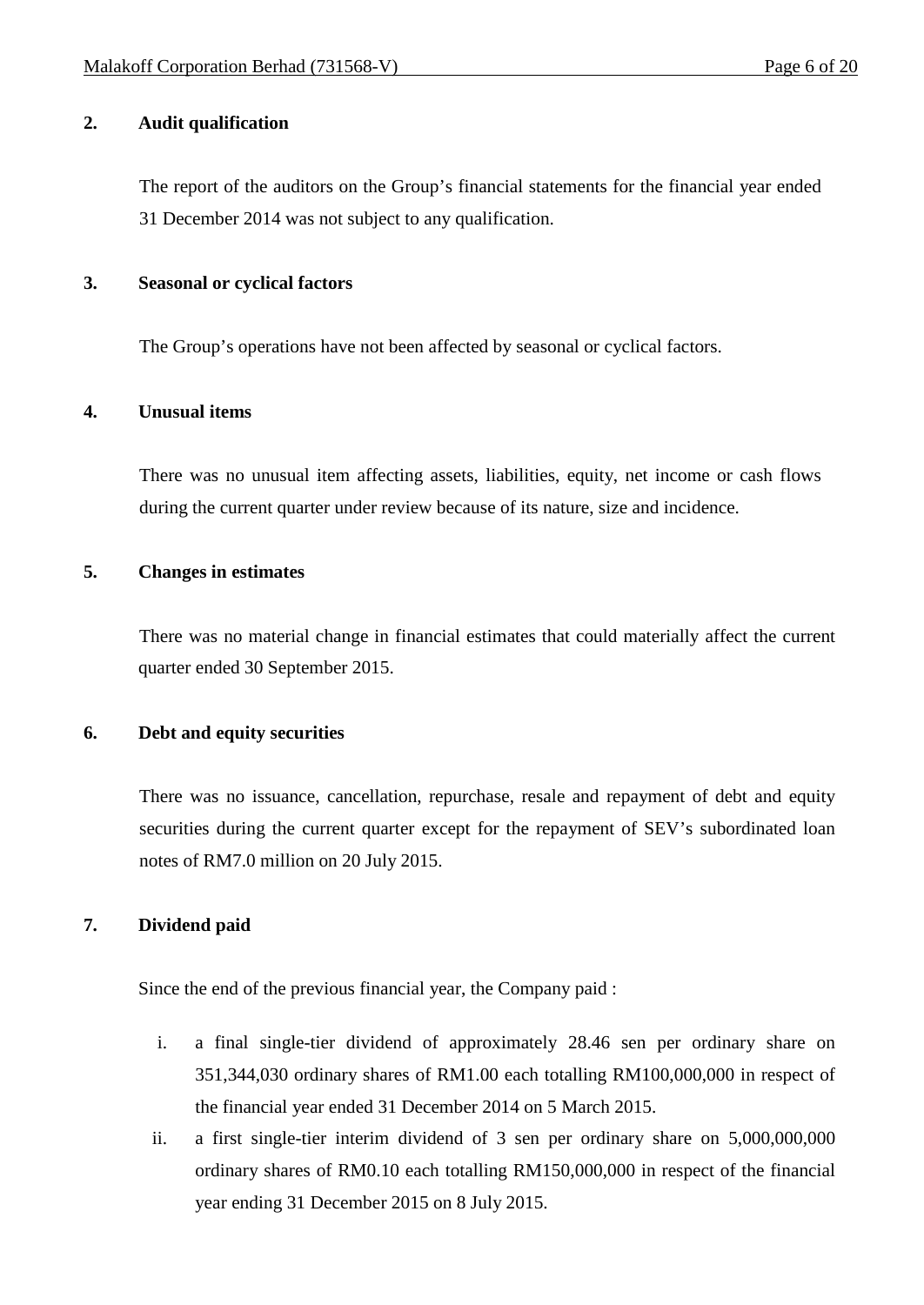# **8. Segment Reporting**

The Group's segmental reporting for the current period ended 30 September 2015 is as follows:

|                                                        | Asset      | Operation $&$ | Interco     | Total   |
|--------------------------------------------------------|------------|---------------|-------------|---------|
|                                                        | Management | Maintenance   | Elimination |         |
|                                                        | RM mil     | RM mil        | RM mil      | RM mil  |
| <b>Business segments</b>                               |            |               |             |         |
| Revenue from external                                  | 3,899.3    | 26.7          |             | 3,926.0 |
| customers                                              |            |               |             |         |
| Inter-segment revenue                                  | 325.8      | 742.0         | (1,067.8)   |         |
| <b>Total segment revenue</b>                           | 4,225.1    | 768.7         | (1,067.8)   | 3,926.0 |
|                                                        |            |               |             |         |
| <b>Results from operating</b>                          |            |               |             |         |
| activities                                             | 1,327.4    | 195.1         | (516.7)     | 1,005.8 |
| Finance income                                         |            |               |             | 140.8   |
| Finance costs                                          |            |               |             | (602.8) |
| Share of loss of equity-<br>accounted associates and a |            |               |             |         |
| joint venture, net of tax                              |            |               |             | (11.7)  |
| Income tax expense                                     |            |               |             | (144.3) |
| <b>Profit for the period</b>                           |            |               |             | 387.8   |

The Group's segmental reporting for the corresponding period ended 30 September 2014 is as follows:

|                                                                                                                                                                          | Asset                | Operation $\&$        | Interco               | Total                            |
|--------------------------------------------------------------------------------------------------------------------------------------------------------------------------|----------------------|-----------------------|-----------------------|----------------------------------|
|                                                                                                                                                                          | Management<br>RM mil | Maintenance<br>RM mil | Elimination<br>RM mil | RM mil                           |
|                                                                                                                                                                          |                      |                       |                       |                                  |
| <b>Business segments</b><br>Revenue from external                                                                                                                        | 4,090.4              | 21.7                  |                       | 4,112.1                          |
| customers                                                                                                                                                                |                      |                       |                       |                                  |
| Inter-segment revenue                                                                                                                                                    | 1,058.8              | 669.4                 | (1,728.2)             |                                  |
| <b>Total segment revenue</b>                                                                                                                                             | 5,149.2              | 691.1                 | (1,728.2)             | 4,112.1                          |
| <b>Results from operating</b><br>activities<br>Finance income<br>Finance costs<br>Other non-operating income<br>Share of profit of equity-<br>accounted associates and a | 2,127.8              | 177.0                 | (1,413.9)             | 890.9<br>84.3<br>(683.9)<br>61.0 |
| joint venture, net of tax<br>Income tax expense                                                                                                                          |                      |                       |                       | 41.2<br>(113.5)                  |
|                                                                                                                                                                          |                      |                       |                       |                                  |
| <b>Profit for the period</b>                                                                                                                                             |                      |                       |                       | 280.0                            |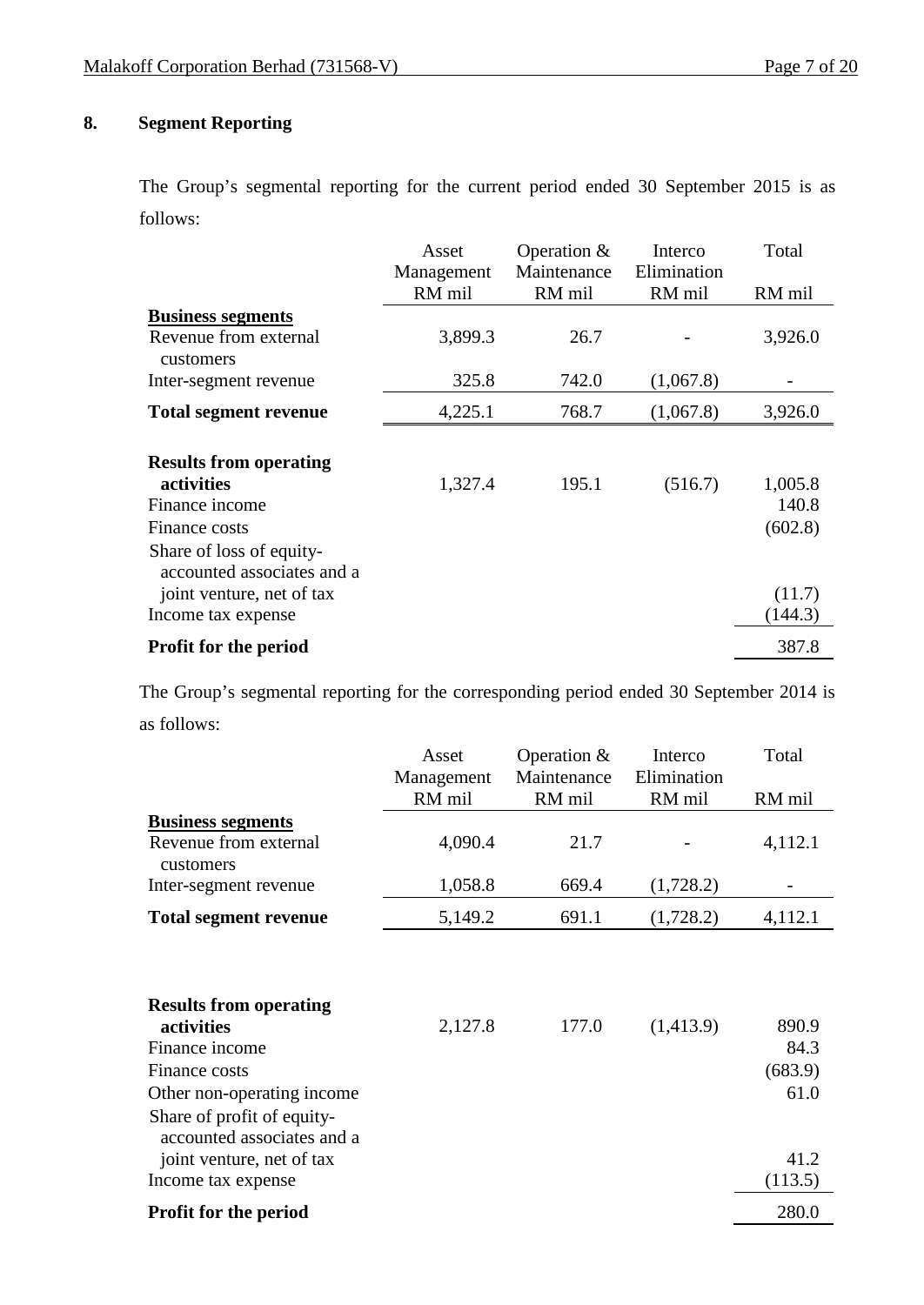# **9. Property, plant and equipment**

There was no valuation of property, plant and equipment during the current quarter ended 30 September 2015 except for the amounts carried forward pertaining to certain Group's properties that had been revalued in the past.

# **10. Material events subsequent to the end of current interim period**

There was no material event subsequent to the end of the current quarter ended 30 September 2015.

# **11. Changes in composition of the Group**

There was no change in the composition of the Group during the current quarter ended 30 September 2015.

### **12. Changes in contingent liabilities or contingent assets**

There was no change in contingent liabilities or contingent assets since the last audited financial statements for the financial year ended 31 December 2014 except for the following bank guarantees issued to third parties:

|                          | 30.09.15 | 31.12.14 |
|--------------------------|----------|----------|
|                          | RM'mil   | RM'mil   |
| Company and subsidiaries | 440.6    | 368.2    |

These guarantees mainly consist of guarantees for performance bonds, standby letter of credit and security deposits for projects.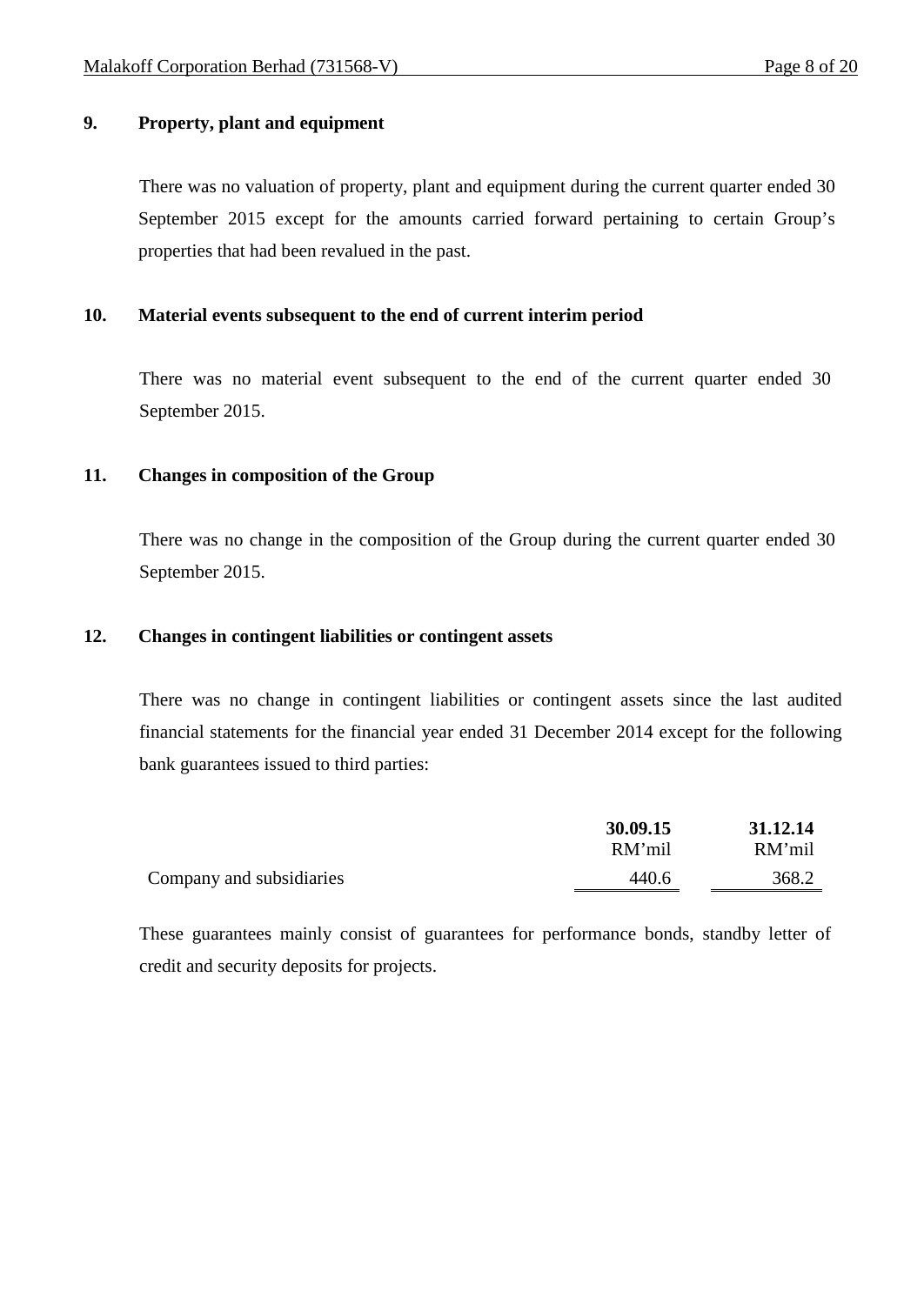# **13. Capital commitments**

Capital commitments of the Group not provided for in the interim financial report are as follows:

|     |                                                                                     | 30.09.15           | 31.12.14           |
|-----|-------------------------------------------------------------------------------------|--------------------|--------------------|
|     |                                                                                     | RM'mil             | RM'mil             |
|     | Property, plant and equipment:                                                      |                    |                    |
|     | Authorised and contracted for                                                       | 1,031.3            | 1,297.4            |
|     | Authorised but not contracted for                                                   | 293.9              | 457.5              |
|     |                                                                                     | 1,325.2            | 1,754.9            |
| 14. | <b>Related party transactions</b>                                                   |                    |                    |
|     |                                                                                     | 30.09.15<br>RM'mil | 30.09.14<br>RM'mil |
|     | Associated company:                                                                 |                    |                    |
|     | Interest income on unsecured<br>$\overline{\phantom{a}}$<br>subordinated loan notes | 51.4               | 9.4                |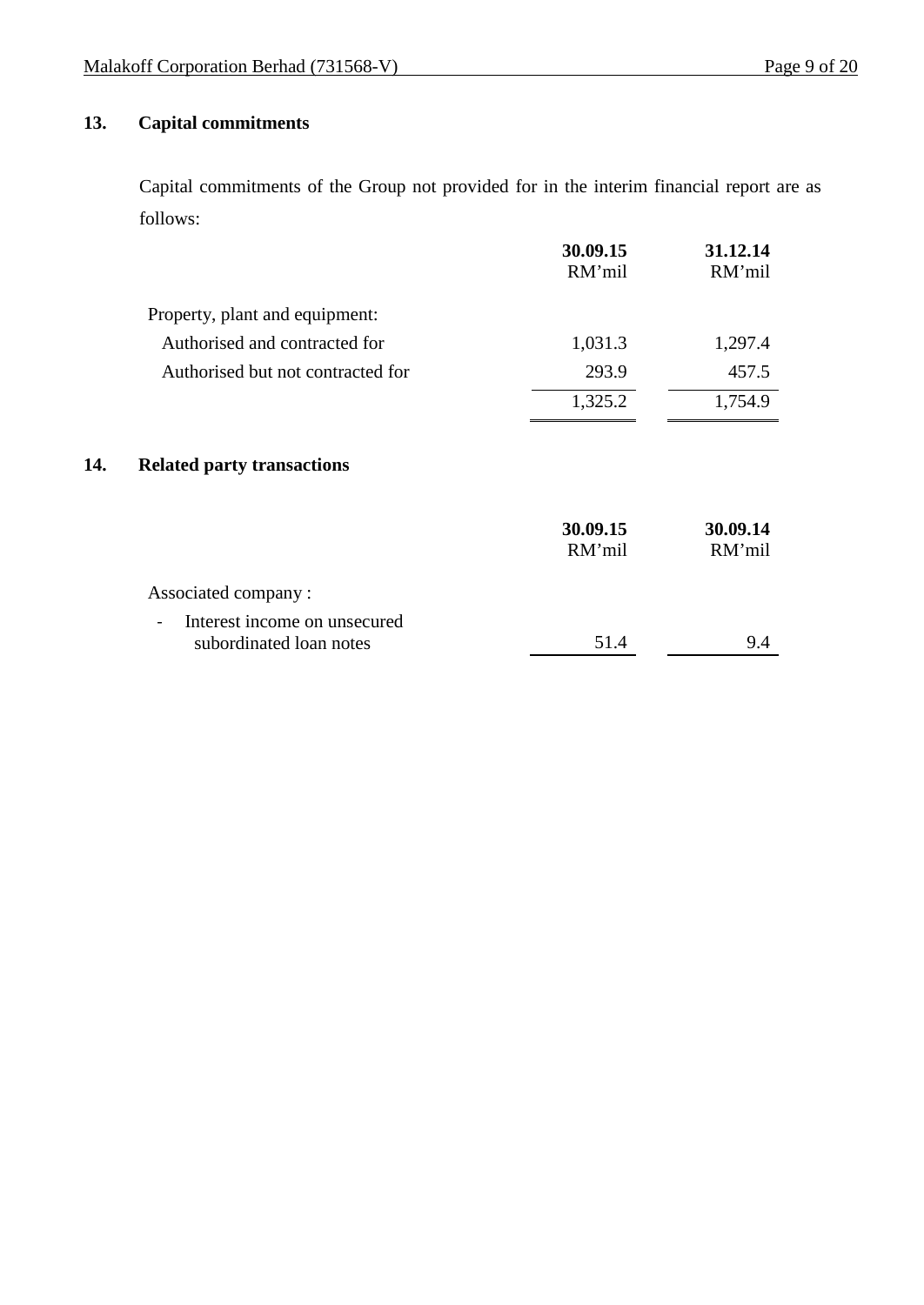# **Additional information required by the Bursa Securities Listing Requirements**

### **15. Review of performance**

### **Quarter 3, 2015 ("3Q15") vs Quarter 3, 2014 ("3Q14")**

The Group's revenue for 3Q15 was RM1,283.6 million, which is lower than RM1,407.8 million recorded in 3Q14.

This was mainly due to lower capacity factor registered by our gas fired and coal fired power plants and the scheduled outages taken by certain plants as part of its maintenance requirement.

The Group's profit before tax ("PBT") for 3Q15 was RM199.0 million, which is 14% higher than RM174.8 million recorded in 3Q14.

This was mainly due to lower losses recorded by our associate company Kapar Energy Ventures, lower finance cost following the redemption of the Unrated Junior Sukuk Musharakah utilising the proceeds of the Initial Public Offering offset by compressor rotor rectification works in Prai Power Plant.

### **Year-to-date, 2015 ("YTD15") vs Year-to-date, 2014 ("YTD14")**

The Group's revenue for YTD15 was RM3,926.0 million, which is lower than RM4,112.1 million recorded in YTD14.

This was mainly due to lower capacity factor registered by our gas fired power plants, lower distillate firing and scheduled outages taken by certain plants as part of its maintenance cycle which was offset by additional four months consolidation of Port Dickson Power's ("PDP") revenue pursuant to the completion of its acquisition in April 2014.

The Group's profit before tax ("PBT") for YTD15 was RM532.1 million, which is 35% higher than RM393.5 million recorded in YTD14.

This was mainly due to higher contribution from Tanjung Bin Power, lower finance cost and higher interest income which was offset by higher share of losses from Kapar Energy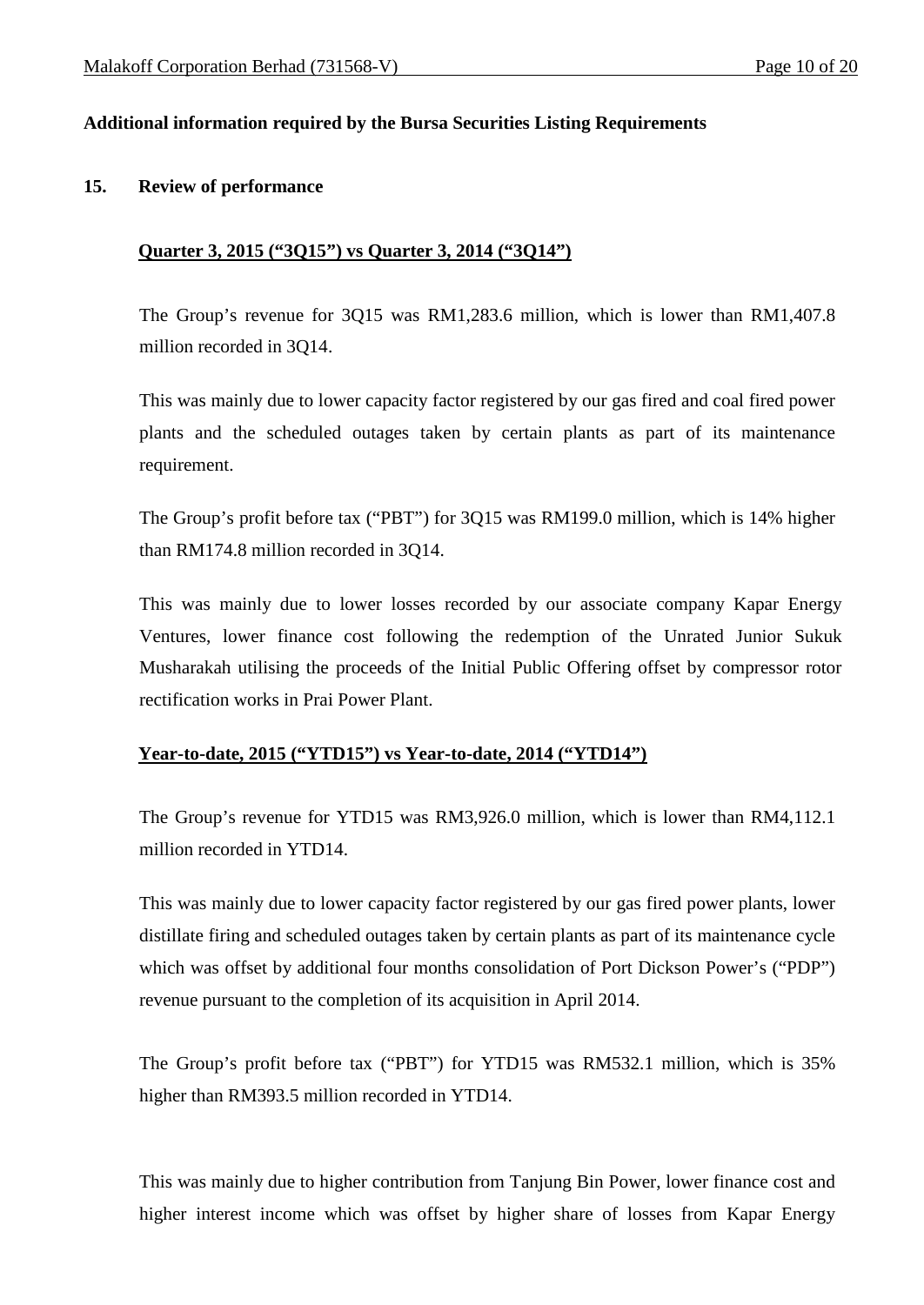Ventures, compressor rotor rectification works in Prai Power Plant, and fair valuation gains from our acquisition of the remaining 75% equity in PDP recorded in the corresponding period.

# **16. Variation of results against immediate preceding quarter**

### **Quarter 3, 2015 ("3Q15") vs Quarter 2, 2015 ("2Q15")**

The Group recorded a 26% higher profit before tax of RM199.0 million in the current quarter compared with RM157.5 million recorded in the preceding quarter.

This was mainly due to lower share of losses recorded by Kapar Energy Ventures and lower finance cost following the redemption of the Unrated Junior Sukuk Musharakah utilising the proceeds from Initial Public Offering offset by compressor rotor rectification works in Prai Power Plant.

# **17. Current prospects**

The Directors expect the performance of the Group for the financial year ending 31 December 2015 to be better than the previous year due to the following:

- a) The Tanjung Bin power plant is expected to perform significantly better as all its three units are now available at full capacity and the gas-fired power plants are expected to continue to perform well.
- b) The full year contribution from Port Dickson Power pursuant to its acquisition in April 2014 will further enhance the Group's profitability.
- c) The Group's finance costs will be lower with the redemption of the Unrated Junior Sukuk Musharakah from the Initial Public Offering proceeds.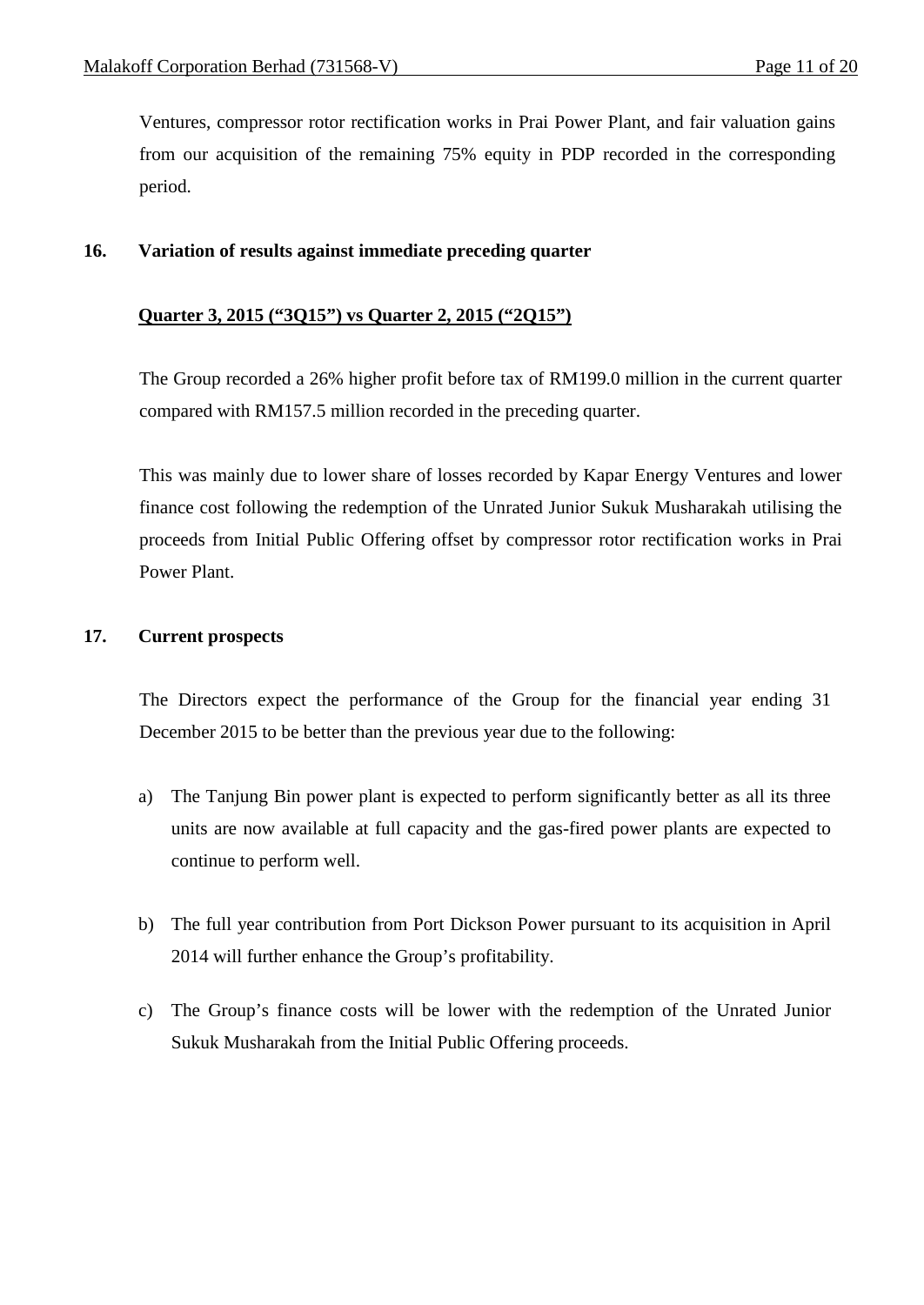# **18. Profit before tax**

|                                            | 3 months<br>ended<br>30.09.2015<br>RM'mil | 3 months<br>ended<br>30.09.2014<br>RM'mil | <b>Cumulative</b><br>9 months<br>ended<br>30.09.2015<br>RM'mil | <b>Cumulative</b><br>9 months<br>ended<br>30.09.2014<br>RM'mil |
|--------------------------------------------|-------------------------------------------|-------------------------------------------|----------------------------------------------------------------|----------------------------------------------------------------|
| Finance income                             | (47.1)                                    | (3.3)                                     | (140.8)                                                        | (84.3)                                                         |
| Finance cost                               | 186.2                                     | 227.3                                     | 602.8                                                          | 683.9                                                          |
| Depreciation<br>Amortisation of            | 150.9                                     | 139.1                                     | 449.4                                                          | 409.9                                                          |
| intangibles<br>Impairment<br>loss on trade | 133.5                                     | 132.7                                     | 400.6                                                          | 378.7                                                          |
| receivables                                | 0.7                                       | 3.3                                       | 7.7                                                            | 34.9                                                           |
| Net foreign<br>exchange<br>(gain)/loss     | (25.8)                                    | (4.9)                                     | (25.7)                                                         | 4.1                                                            |

Profit before tax is stated after (crediting)/charging the following items:

# **19. Profit forecast or profit guarantee**

The Group did not issue any profit forecast or profit guarantee for the current quarter as a public document.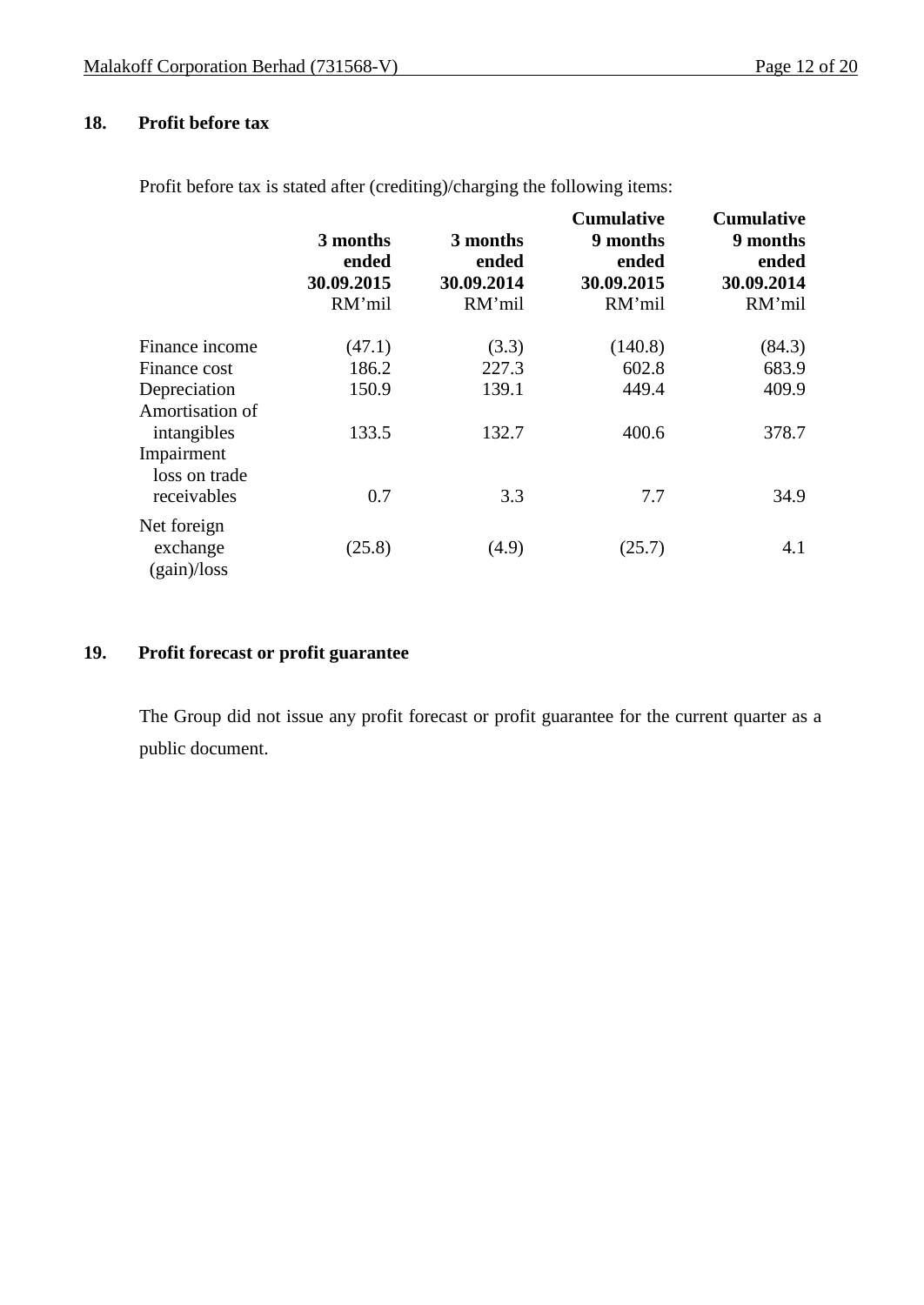# **20. Tax expense**

|                      | 3 months<br>ended<br>30.09.2015<br>RM'mil | 3 months<br>ended<br>30.09.2014<br>RM'mil | <b>Cumulative</b><br>9 months<br>ended<br>30.09.2015<br>RM'mil | <b>Cumulative</b><br>9 months<br>ended<br>30.09.2014<br>RM'mil |
|----------------------|-------------------------------------------|-------------------------------------------|----------------------------------------------------------------|----------------------------------------------------------------|
| Current tax expense  | 84.7                                      | 55.9                                      | 182.2                                                          | 142.8                                                          |
| Deferred tax expense | (54.8)                                    | (9.2)                                     | (37.9)                                                         | (29.2)                                                         |
| Total tax expense    | 29.9                                      | 46.7                                      | 144.3                                                          | 113.6                                                          |

The Group's effective tax rate for the current quarter was lower than the statutory income tax rate due to the write back of a tax provision pursuant to a settlement agreement in a subsidiary and certain income not being subject to tax.

The Group's effective tax rate for the financial period was higher than the statutory income tax rate due to certain expenses which were not deductible for tax purposes.

### **21. Status of corporate proposals announced**

There was no corporate proposal announced and not completed as at 30 September 2015.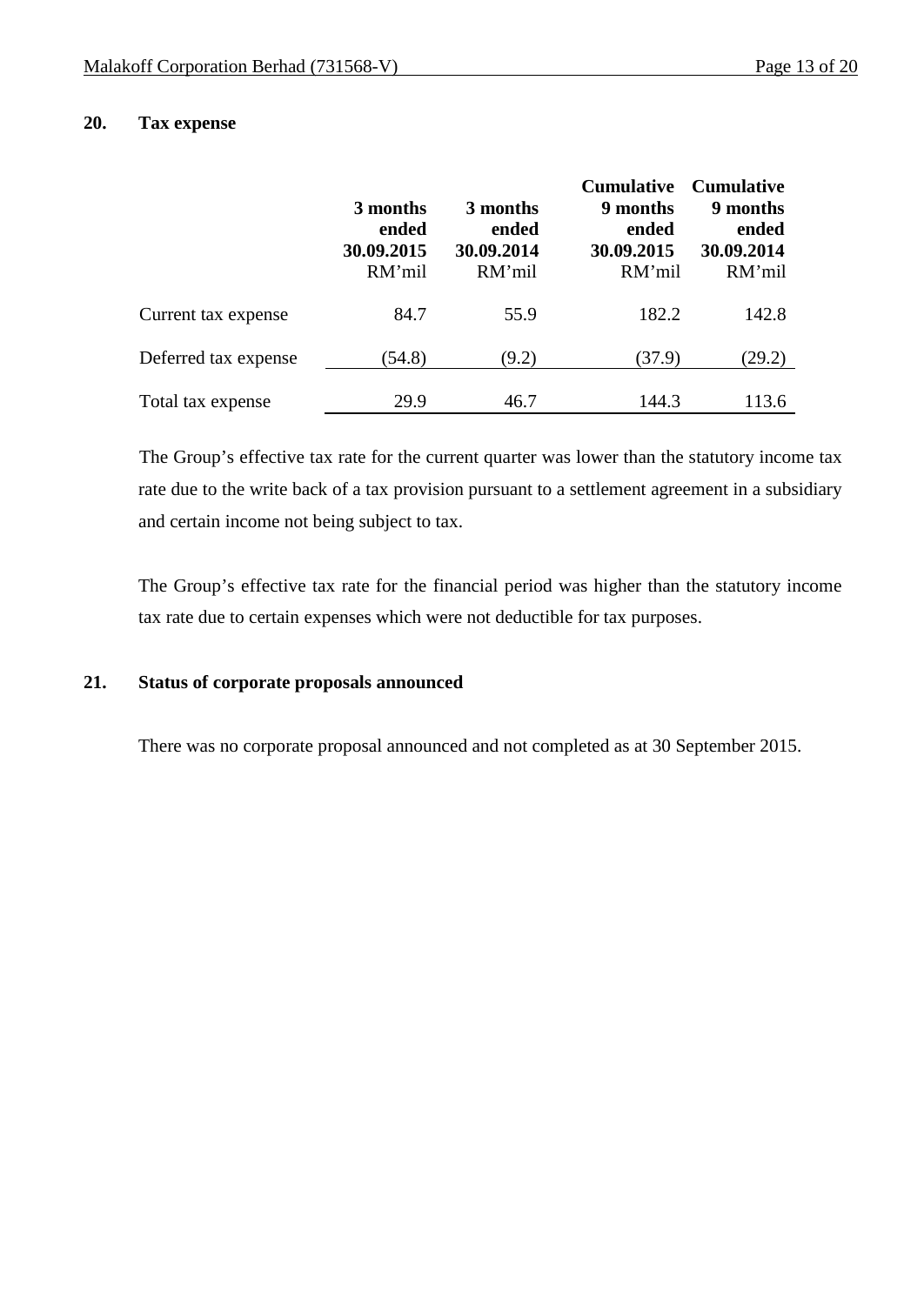# **22. Borrowings**

|                                     | 30.09.2015<br>RM'mil | 31.12.2014<br>RM'mil |
|-------------------------------------|----------------------|----------------------|
| Current                             |                      |                      |
| secured<br>$\overline{\phantom{0}}$ | 658.2                | 734.3                |
| Non-current                         |                      |                      |
| secured<br>$\overline{\phantom{0}}$ | 15,610.6             | 14,508.9             |
| unsecured<br>-                      | 1,315.8              | 2,984.3              |
|                                     | 16,926.4             | 17,493.2             |
|                                     | 17,584.6             | 18,227.5             |
|                                     |                      |                      |

The currency exposures of borrowings for the Group are as follows :-

|                            | 30.09.2015<br>RM'mil | 31.12.2014<br>RM'mil |
|----------------------------|----------------------|----------------------|
| <b>Functional currency</b> |                      |                      |
| RM<br>-                    | 15,202.5             | 16,001.6             |
| <b>AUD</b>                 | 2,016.2              | 1,930.1              |
| <b>USD</b>                 | 365.9                | 295.8                |
|                            |                      |                      |
|                            | 17,584.6             | 18,227.5             |
|                            |                      |                      |

# **23. Realised and unrealised profit/(losses) disclosure**

The retained profits as at 30 September 2015 is analysed as follows :-

| 30.09.2015 |
|------------|
| RM'mil     |
|            |
| 7,722.9    |
| (883.5)    |
| 6,839.4    |
|            |
| 174.4      |
| (49.0)     |
| 125.4      |
|            |
| (7.7)      |
|            |
| 6,957.1    |
| (6,889.9)  |
| 67.2       |
|            |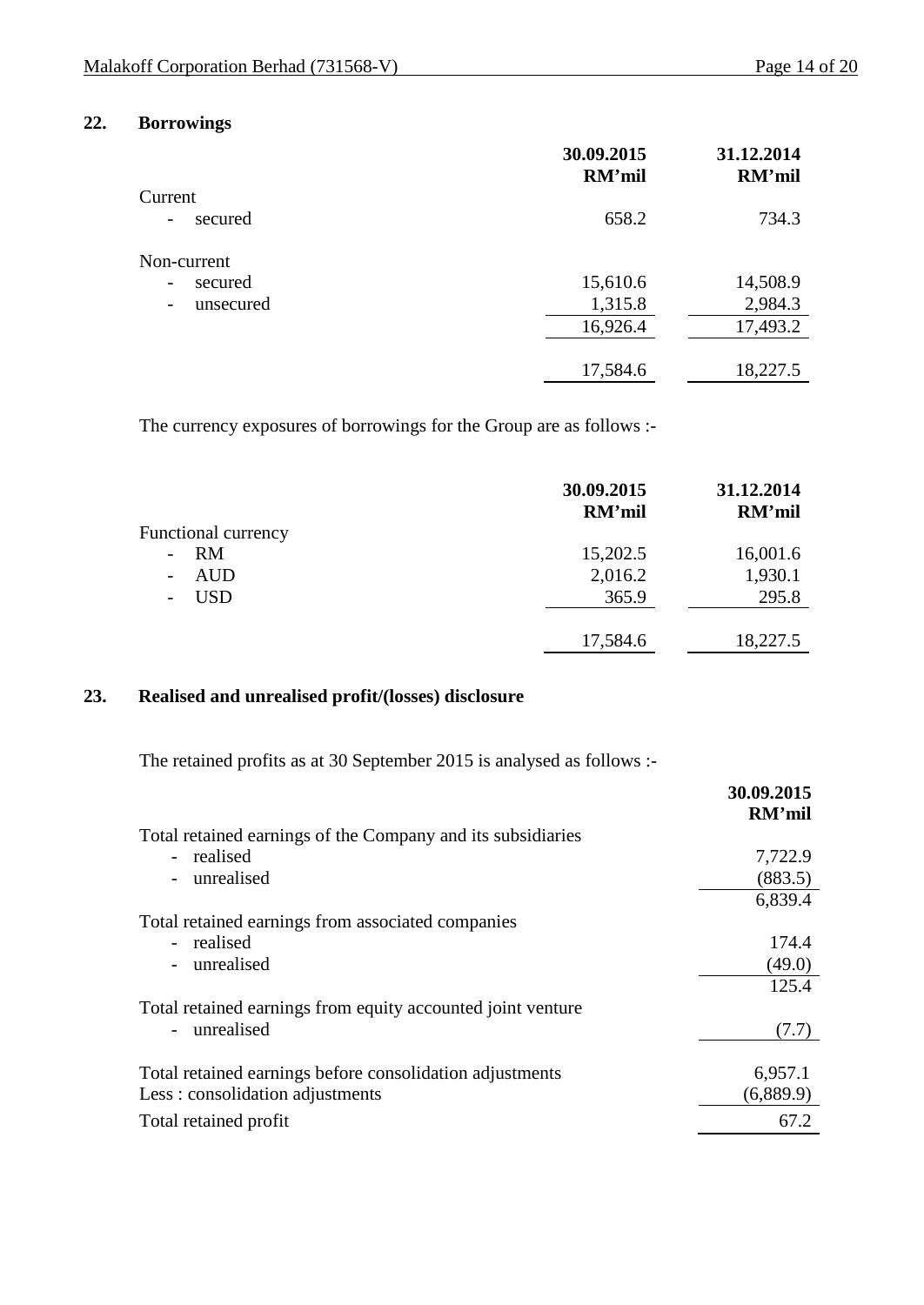# **24. Changes in material litigation**

There was no material litigation, including the status of material litigation in respect of the Group other than the following:

*(i) Arbitration proceedings between the Claimant, PD Power Berhad ("PD Power") and the Respondent, Tenaga Nasional Berhad ("TNB")*

On 26 March 2013, PD Power commenced arbitration proceedings against TNB in relation to the following:

- (a) a claim by PD Power against TNB of an amount of RM56,642,029.42 for the outstanding fixed operating rate ("FOR") and variable operating rate ("VOR") adjustments for the period from February 1999 to November 2011 together with interest thereon; and
- (b) a claim that PD Power is entitled to bill and be paid by TNB for the capacity payments and energy payments from December 2011 onwards based on the adjusted FOR and VOR of RM7.05/kW/month and RM0.0157/kWh, respectively, pursuant to the PD Power power purchase agreement dated 10 December 1993 ("PPA").

Alternatively, PD Power claimed the following:

- (a) an amount of RM86,891,242.50 against TNB for the outstanding FOR and VOR adjustments for the period from February 1999 to August 2013 together with interest thereon, pursuant to the adjustment factors of the FOR and VOR stipulated in the PD Power PPA; and
- (b) a claim that PD Power is entitled to bill and be paid by TNB for the capacity payments and energy payments from September 2013 onwards based on the adjusted FOR and VOR of RM7.05/kW/month and RM0.0204/kWh, respectively, pursuant to the PD Power PPA.

The arbitration proceeding was heard before an arbitral tribunal from 26 January 2015 to 30 January 2015 at the Kuala Lumpur Regional Centre for Arbitration. Both parties had complied with the arbitral tribunal's directions prior to finalisation and delivery of award. PDP had on 3 September 2015 received the final award ("Award") of the Arbitration. The details of the Award are as follows: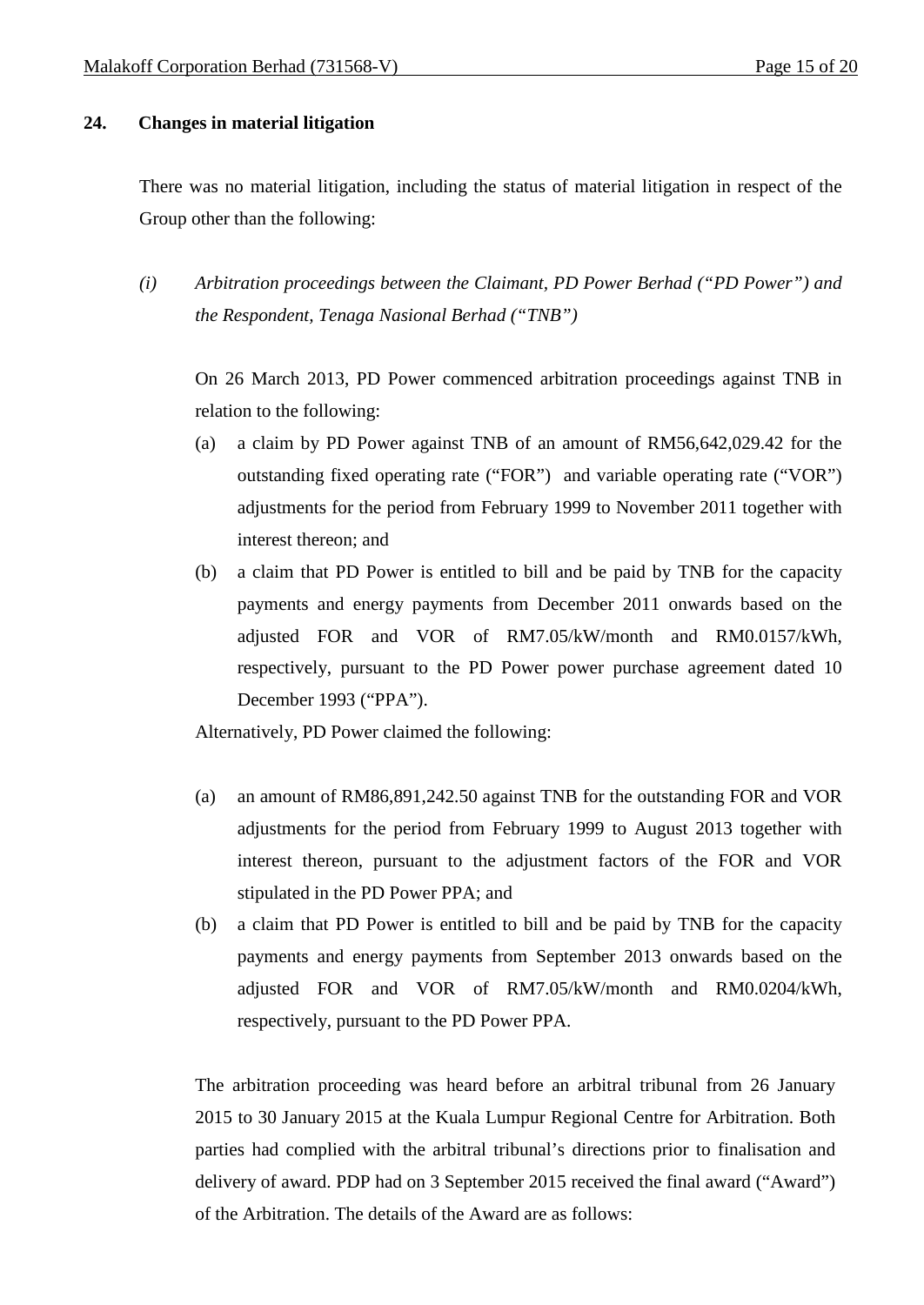- (a) PD Power's request for relief and TNB's position respectively are dismissed.
- (b) PD Power is to pay 50% of TNB's legal costs amounting to RM1,420,752.
- (c) PD Power and TNB are to pay respectively 75% and 25% of the KLRCA costs and expenses for the sum of USD245,740 (approximately RM1,039,259.03), namely USD184,305 (approximately RM779,444.28) by PD Power and USD61,435 (approximately RM 259,814.76) by TNB.
- (d) PD Power and TNB are to pay respectively 75% and 25% of the KLRCA costs and expenses for the sum of USD 30,000 (approximately RM 126,873.00), namely USD22,500 (approximately RM95,175) by PD Power, and USD 7,500 (approximately RM31,725) by TNB.
- *(ii) Proceedings by the Public Prosecutor of Algeria against Almiyah Attilemcania SPA ("AAS")*

Our joint venture, AAS, had entered into a supply contract with Hydrochem (S) Pte Ltd ("HS") and a construction contract with Hyflux Engineering Algeria Eurl ("HEA"), for the construction of the Souk Tleta IWP. The parties also signed a bridging agreement to treat the supply contract and the construction contract as one single contract.

During the FYE 31 December 2009, it was discovered that there was a considerable gap of approximately USD26.9 million between the value of the delivered equipment and the value of the payment made by AAS to HS ("Invoice Gap"). Under Algerian Law, this could be interpreted as offences against the Order  $N^{\circ}96-22$  regarding the repression of foreign exchange regulation offences and the flow of capital to and from overseas. Under the supply contract, HS is responsible to ensure that the value of the equipment declared to the customs and delivered to site is equal to the value of the milestone payments. Furthermore, under the construction contract, HEA is responsible on all customs clearance matters.

AAS wrote to both HS and HEA requesting for clarifications as they are responsible to resolve tax and customs issues. The Invoice Gap however was not resolved by both HS and HEA and the Algerian Customs then initiated investigations and thereafter a charge was brought against AAS. It was alleged that AAS had failed to repatriate a sum of USD26.9 million.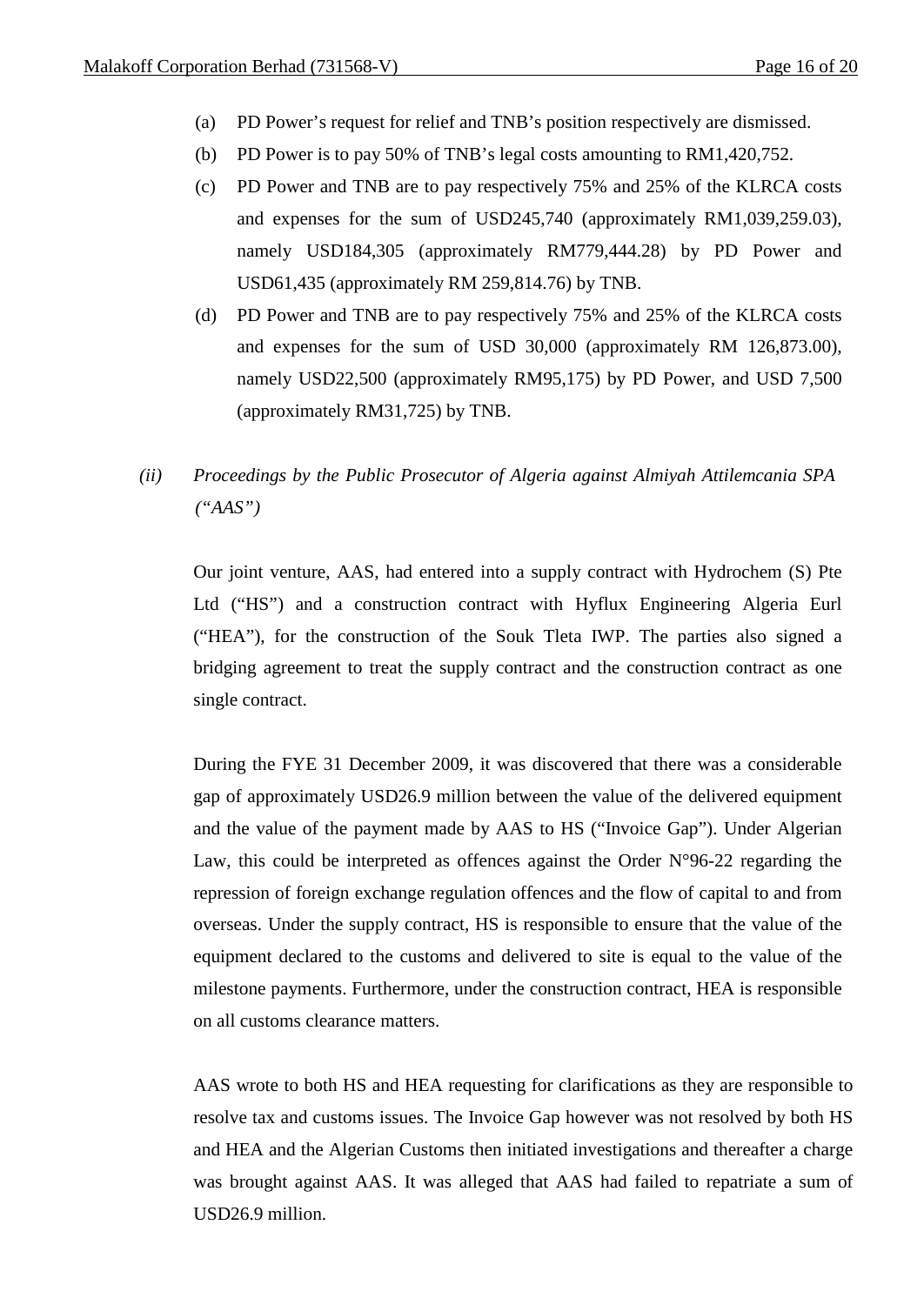On 4 September 2014, AAS was charged in the lower Court of Ghazouet in the district of Tlemcen, Algeria ("Court"), for an alleged breach of foreign exchange regulations concerning a sum of USD26.9 million. The Company holds an indirect effective interest of 35.7% in AAS via Tlemchen Desalination Investment Company SAS ("TDIC"), which in turn is a subsidiary of Malakoff International Limited.

The Court had on 24 December 2014 convicted AAS and had subsequently imposed a penalty of AD3,929,038,151.36 (approximately USD44.6 million at the exchange rate of USD1: AD88) ("Penalty"). Our liability arising from the Penalty, in proportion to our 35.7% effective interest in AAS via TDIC, which may impact the PAT of our Group, amounts to AD1,402,666,620.03 (approximately USD15.9 million).

Notwithstanding the decision of the Court, AAS had been advised by its solicitor, Maitre Ahcene Bouskia, an attorney admitted to the Algerian Supreme Court, that the Penalty would not be enforced until the exhaustion of all rights to appeal by AAS in respect of the proceedings. AAS has on 29 December 2014 filed an appeal against the decision by the Court to the Algerian Court of Appeal. The appeal was fixed for hearing on 27 May 2015, but was postponed to 10 June 2015. However, on 10 June 2015, the Court of Appeal had adjourned the appeal pending outcome and report from an independent expert ("Expert") to be appointed by the Court of Appeal. The Expert had been appointed on 26 July 2015 and has a period of two months from the date of his appointment to finalise and submit the report to the Court of Appeal. However, the Expert can request for a longer period if the two months period is insufficient to finalise the report. The Court of Appeal has yet to fix a hearing date.

Based on the legal opinion provided by AAS' solicitor, AAS has a good chance of success in its appeal and has defences against the charge, based on procedural as well as substantive grounds.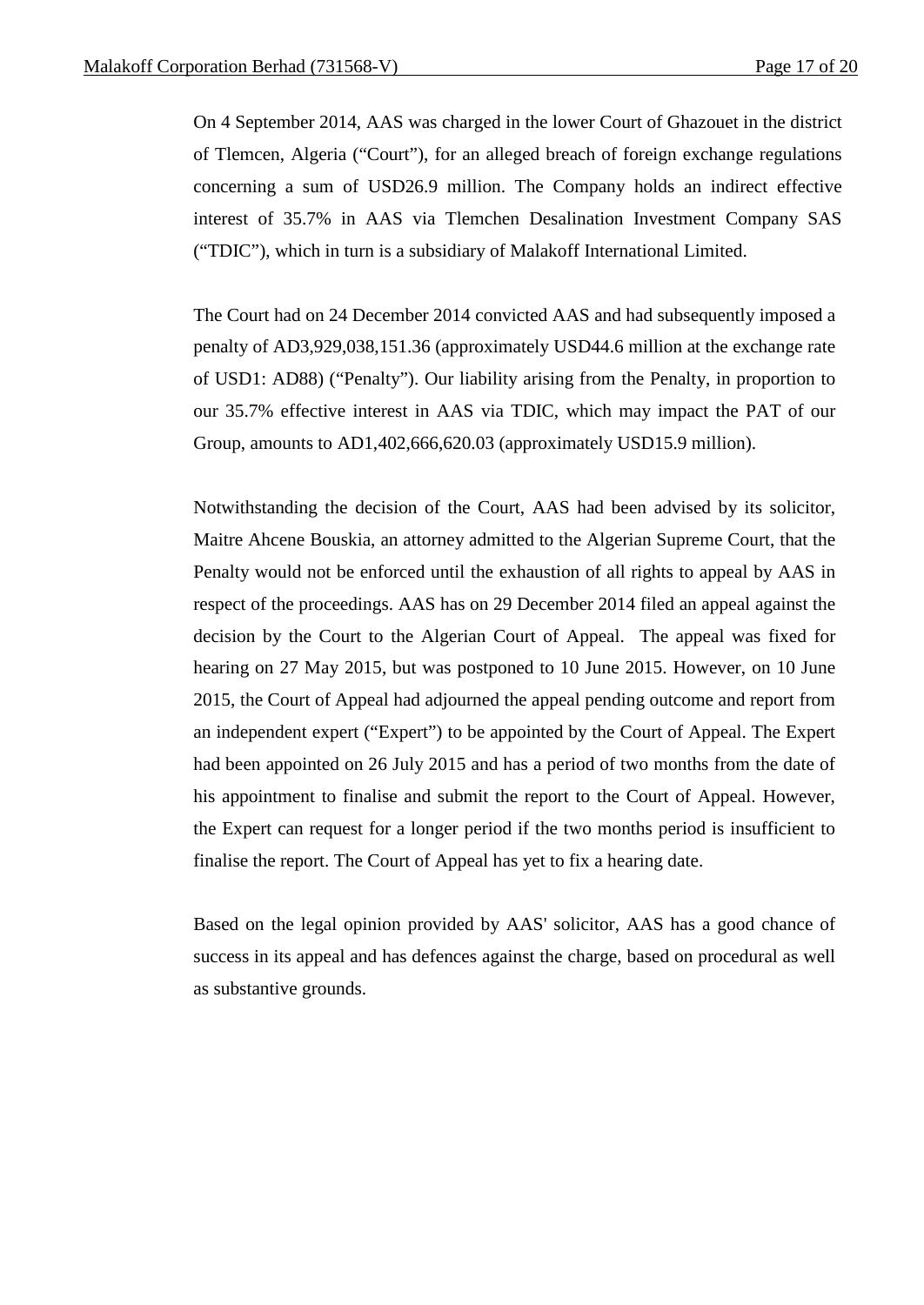*(iii) Request for arbitration proceedings by International Water Treatment LLC ("IWT") and Muscat City Desalination Company SAOC ("MCDC")*

The arbitration arose pursuant to an engineering, procurement and construction ("EPC") contract dated 10 April 2013 in relation to the Al Ghubrah IWP ("Al Ghubrah EPC Contract"). Under the Al Ghubrah EPC Contract, MCDC is the owner of the works to be constructed and IWT is the contractor.

The arbitration commenced on 2 October 2014, when IWT filed a request for arbitration with the London Court of International Arbitration ("LCIA"), alleging the following claims:

- (a) IWT has sought to challenge the delay liquidated damages clause under the Al Ghubrah EPC Contract ("LD Clause") on the bases that it is a "penalty", and is therefore unenforceable ("Delay LD"); and
- (b) failing MCDC's ability to provide IWT with an extension of time, IWT is entitled to complete the works within a reasonable period of time.

However, IWT has failed to particularise the grounds on which its claims are based in the arbitration.

MCDC takes the view that the Delay LD is not a penalty and therefore is enforceable.

MCDC had filed a response to the request for arbitration on 30 October 2014, defending its position as to the enforceability of the LD Clause and had required IWT to further particularise its claims. A tribunal was appointed by the LCIA on 13 February 2015 and a procedural hearing took place on 14 May 2015. A procedural timetable for the arbitration has been agreed and the hearing has been scheduled for 10 January 2016.

### **25. Dividend Payable**

The Directors recommend a single-tier interim dividend of approximately 2 sen per ordinary share totalling RM100,000,000 in respect of the financial year ending 31 December 2015. The interim dividend will be paid on 28 December 2015 to shareholders registered on the Company's Register of Members at the close of business on 9 December 2015.

No dividend was declared by the Directors for the corresponding quarter ended 30 September 2014.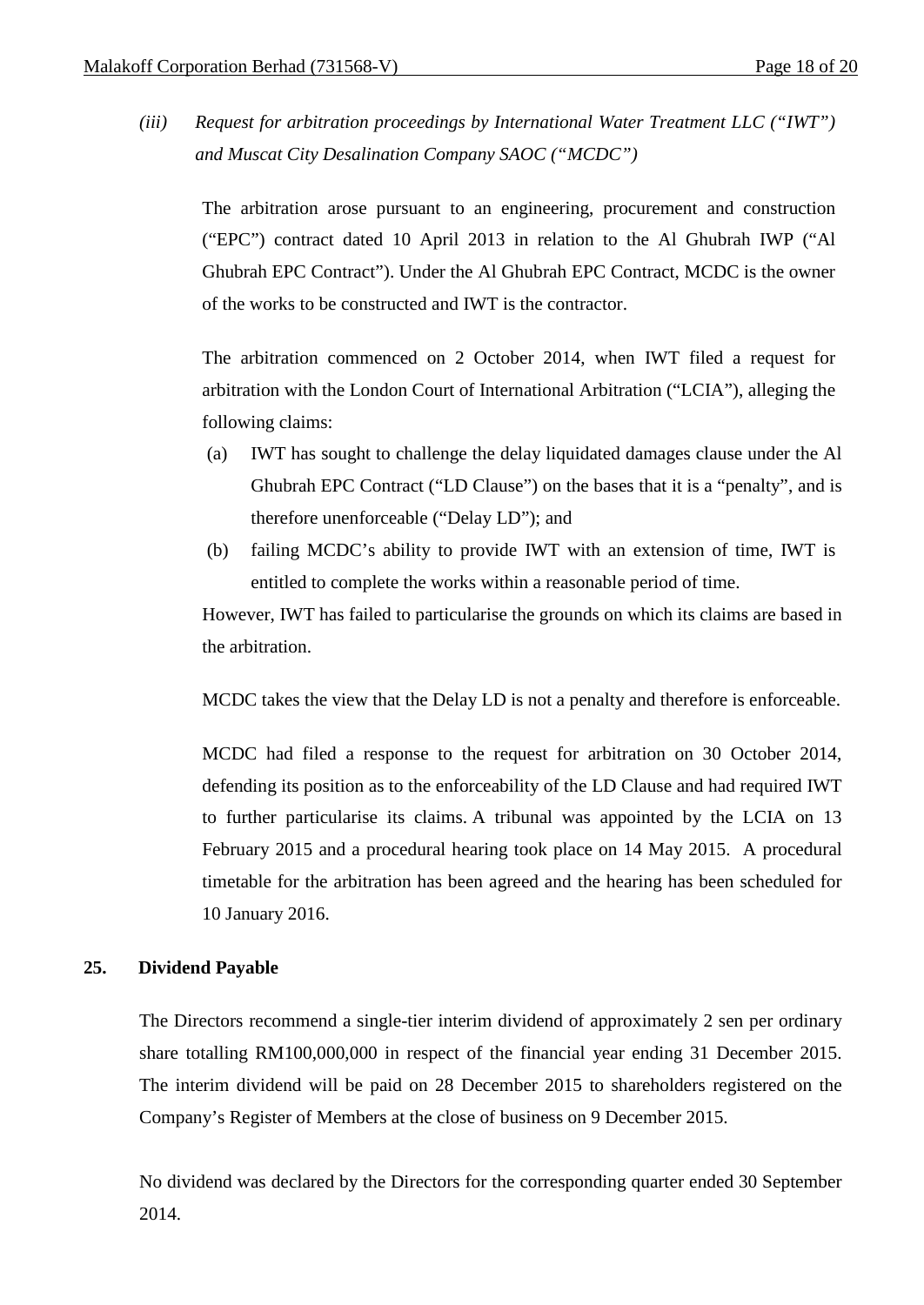# **26. Earnings per ordinary share**

Basic Earnings Per Ordinary Share ("EPS")

|                                                                               | 3 months<br>ended<br>30.09.2015 | 3 months<br>ended<br>30.09.2014 | <b>Cumulative</b><br>9 months<br>ended<br>30.09.2015 | <b>Cumulative</b><br>9 months<br>ended<br>30.09.2014 |
|-------------------------------------------------------------------------------|---------------------------------|---------------------------------|------------------------------------------------------|------------------------------------------------------|
| Profit for the period<br>attributable to owners<br>of the Company<br>(RM'mil) | 156.0                           | 108.1                           | 346.2                                                | 228.9                                                |
| Weighted average<br>number of ordinary<br>shares ('mil)                       | 5,000.0                         | 3,582.1                         | 4,376.4                                              | 3,582.1                                              |
| Basic earnings per<br>ordinary share (sen)                                    | 3.12                            | 3.02                            | 7.91                                                 | 6.39                                                 |

# Diluted Earnings Per Ordinary Share ("EPS")

|                                                                               | 3 months<br>ended<br>30.09.2015 | 3 months<br>ended<br>30.09.2014 | <b>Cumulative</b><br>9 months<br>ended<br>30.09.2015 | <b>Cumulative</b><br>9 months<br>ended<br>30.09.2014 |
|-------------------------------------------------------------------------------|---------------------------------|---------------------------------|------------------------------------------------------|------------------------------------------------------|
| Profit for the period<br>attributable to owners<br>of the Company<br>(RM'mil) | 156.0                           | 108.1                           | 346.2                                                | 228.9                                                |
| Weighted average<br>number of ordinary<br>shares ('mil)                       | 5,000.0                         | 4,000.0                         | 4,514.7                                              | 4,000.0                                              |
| Diluted earnings per<br>ordinary share (sen)                                  | 3.12                            | 2.70                            | 7.67                                                 | 5.72                                                 |